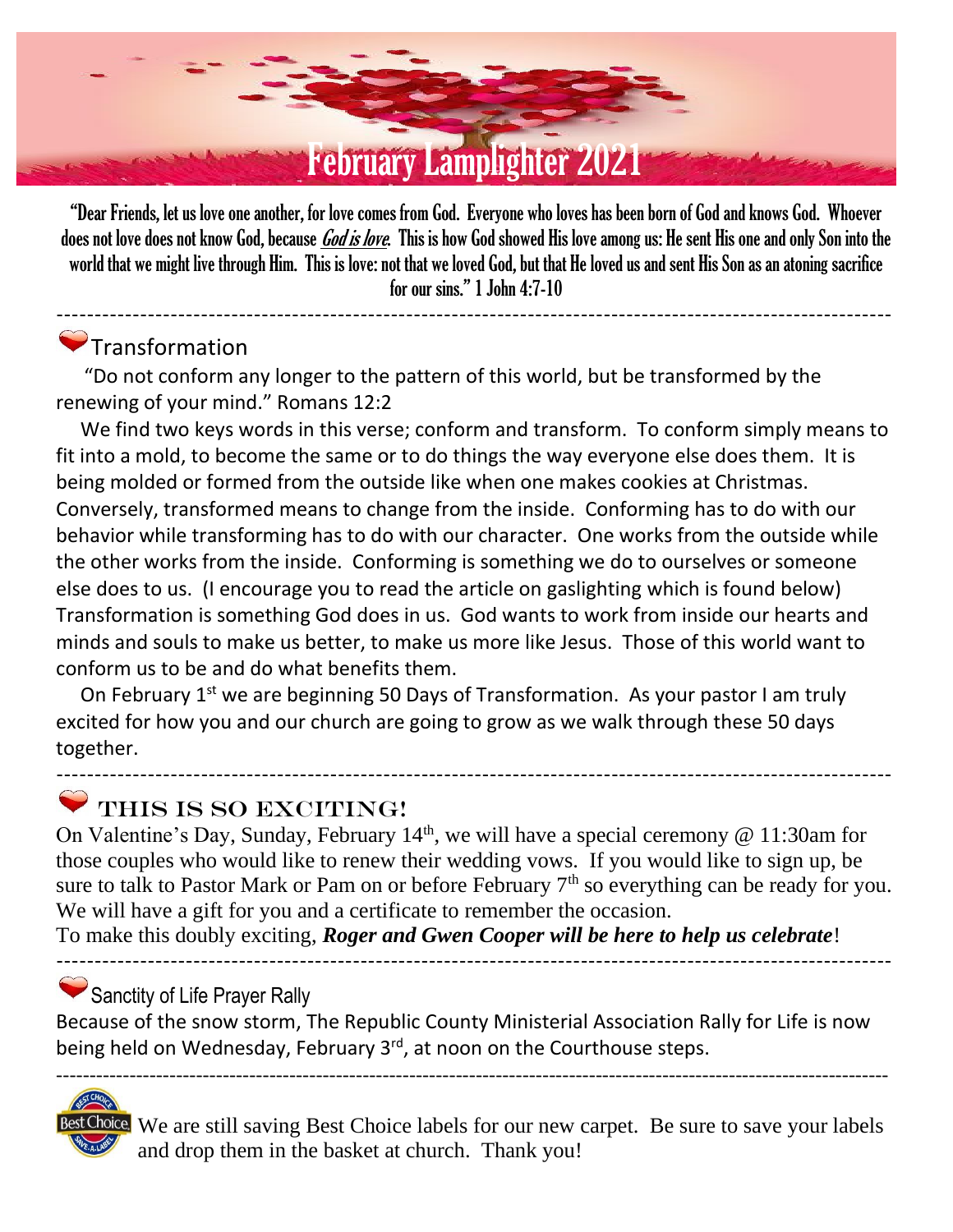

I[n th](https://www.freepngimg.com/png/25229-voting-box-file)e Wesleyan Church each pastor serves under an agreement of two or four or more years. In [June](https://www.freepngimg.com/png/25229-voting-box-file) of 2021, Pastor Mark will have fulfilled his four-year agreement with Belleville Wesleyan [Chu](https://www.freepngimg.com/png/25229-voting-box-file)rch. Your Local Board of Administration has come to an agreement with Pastor Mark to serve another four years. This agreement is contingent upon the vote of the church membership. In March of this year a congregational vote will be conducted. To retain Pastor Mark for another four years, a favorable vote by a majority of members shall be required. If you are unable to attend the congregational vote, an advance absentee ballot may be requested. To obtain an absentee ballot contact Vice-Chairman, Deanna Derowitsch or Board Secretary, Ann Bebermeyer.

--------------------------------------------------------------------------------------------------------------

#### WE WILL HAVE COMMUNION ON SUNDAY, FEBRUARY  $7^{\text{th}}$ . -[----](https://creativecommons.org/licenses/by-nc/3.0/)---------------------------------------------------------------------------------------------------------

## [YO](https://creativecommons.org/licenses/by-nc/3.0/)UTh Group

[Tha](https://creativecommons.org/licenses/by-nc/3.0/)nk you to everyone who ordered Little Caesars from our youth. Your products will be arriving on February  $11<sup>th</sup> @ 3:00pm.$  You can pick them up at church or one of our youth can deliver it to you. To schedule delivery, contact Sister Pam at (785) 527-3512.

### -------------------------------------------------------------------------------------------------------------- YOUTH GROUP Part 2

Christian Recording Artists: **Sidewalk Prophets** will be in virtual concert on Wednesday, February  $17<sup>th</sup>$  @ 7:00pm @ Belleville Wesleyan Church. Supper for all youth will be served beginning at 6:30pm with the concert in the youth room at 7:00pm.

#### ------------------------------------------------------------------------------------------------------------------- **Congratulations to our brother, Kyle Morgan, on his baptism.**

God's Word reminds us, "Repent and be baptized, every one of you, in the name of Jesus Christ for the forgiveness of your sins. And you will receive the gift of the Holy Spirit. The promise is for you and your children and for all who are far off—for all whom the Lord our God will call." Acts 2:38-39

If you would like to consider being baptized, be sure to speak with Pastor Mark.

# **GASLIGHTING?**

The term originates in the systematic psychological manipulation of a victim by her husband in Patrick Hamilton's 1938 stage play Gas Light, and the film adaptations released in 1940 and 1944. In the story, the husband attempts to convince his wife and others that she is insane by manipulating small elements of their environment and insisting that she is mistaken, remembering things incorrectly, or delusional when she points out these changes. The play's title alludes to how the abusive husband slowly dims the gas lights in their home, while pretending nothing has changed, in an effort to make his wife doubt her own perceptions. The wife repeatedly asks her husband to confirm her perceptions about the dimming lights, but in defiance of reality, he keeps insisting that the lights are the same and instead it is she who is going insane. (continued on page 3)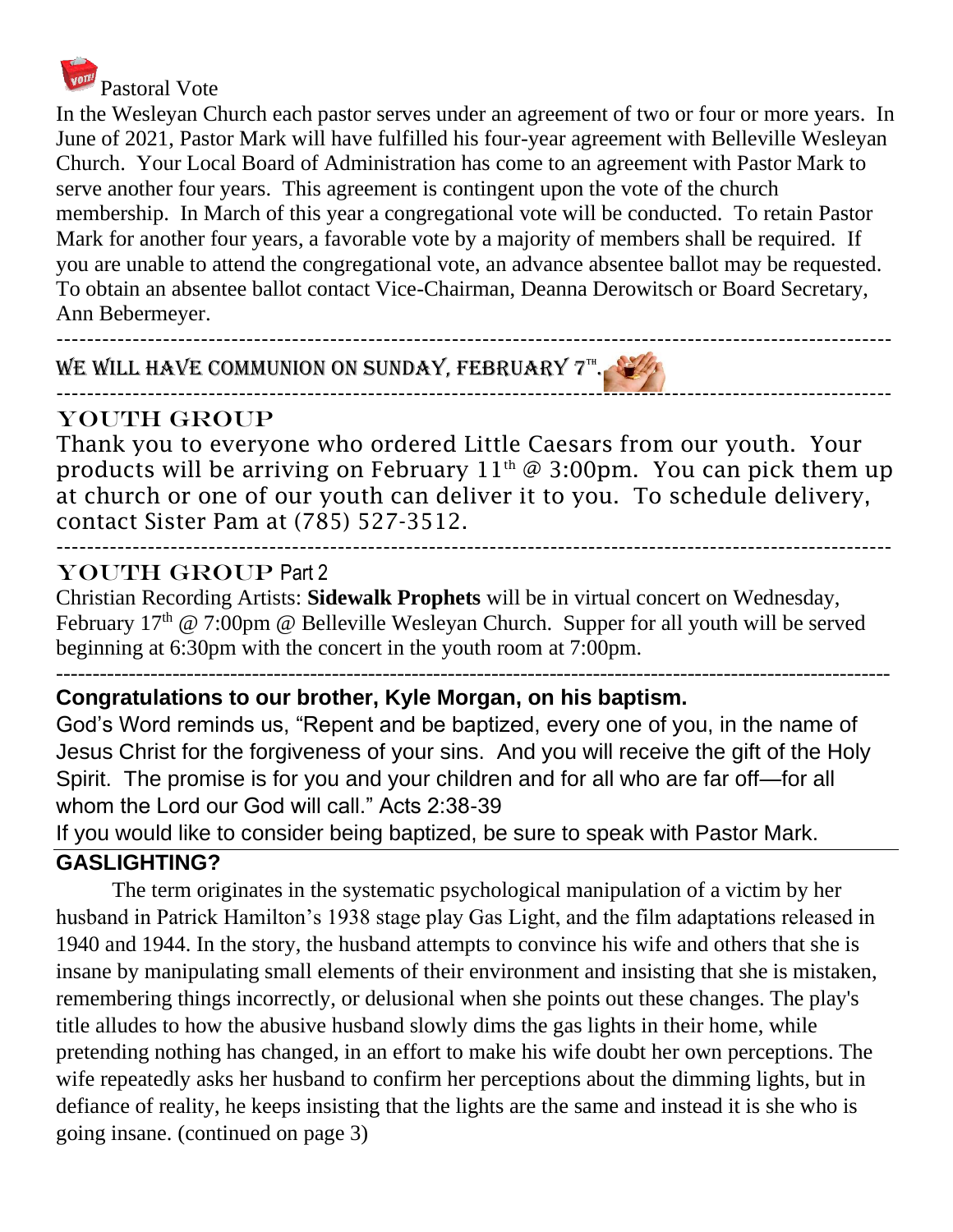Today we are living in a perpetual state of gaslighting. The reality that we are being told by the media is at complete odds with what we are seeing with our own two eyes. And when we question the false reality that we are being presented, or we claim that what we see is that actual reality, we are vilified as racist or bigots or just plain crazy. You're not racist. You're not crazy. You're being gaslighted.

We see mobs of people looting stores, smashing windows, setting cars on fire and burning down buildings, but we are told that these demonstrations are peaceful protests, and when we call this destruction of our cities, riots, we are called racists. So, we ask ourselves, am I crazy? No, you're being gaslighted.

We see the major problem destroying many inner-cities is crime; murder, gang violence, drug dealing, drive-by shootings, armed robbery, but we are told that it is not crime, but the police that are the problem in the inner-cities. We are told we must defund the police and remove law enforcement from crime-riddled cities to make them safer But if we advocate for more policing in cities overrun by crime, we are accused of being white supremacists and racists. So, we ask ourselves, am I crazy? No, you're being gaslighted.

The United States of America accepts more immigrants than any other country in the world. The vast majority of the immigrants are "people of color", and these immigrants are enjoying freedom and economic opportunity not available to them in their country of origin, but we are told that the United States is the most racist and oppressive country on the planet, and if we disagree, we are called racist and xenophobic. So, we ask ourselves, am I crazy? No, you're being gaslighted.

Capitalist countries are the most prosperous countries in the world. The standard of living is the highest in capitalist countries. We see more poor people move up the economic ladder to the middle and even the wealthy class through their effort and ability in capitalist countries than any other economic system in the world, but we are told capitalism is an oppressive system designed to keep people down. So, we ask ourselves, am I crazy? No, you're being gaslighted.

 Communist countries killed over 100 million people in the 20th century. Communist countries strip their citizens of basic human rights, dictate every aspect of their lives, treat their citizens as slaves, and drive their economies into the ground, but we are told that Communism is the fairest, most equitable, freest, and most prosperous economic system in the world. So, we ask ourselves, am I crazy? No, you're being gaslighted.

 The most egregious example of gaslighting is the concept of "white fragility". You spend your life trying to be a good person, trying to treat people fairly and with respect. You disavow racism and bigotry in all its forms. You judge people solely on the content of their character and not by the color of their skin. You don't discriminate based on race or ethnicity. But you are told you are a racist, not because of something you did or said, but solely because of the color of your skin. You know instinctively that charging someone with racism because of their skin color is itself racist. You know that you are not racist, so you defend yourself and your character, but you are told that your defense of yourself is proof of your racism. So, we ask ourselves, am I crazy? No, you're being gaslighted.

 Gaslighting has become one of the most pervasive and destructive tactics in America. It is the exact opposite of what our country was meant to be. It deals in lies and psychological coercion, and not the truth and intellectual discourse. If you ever ask yourself if you're crazy, you are not. (continued on page 4)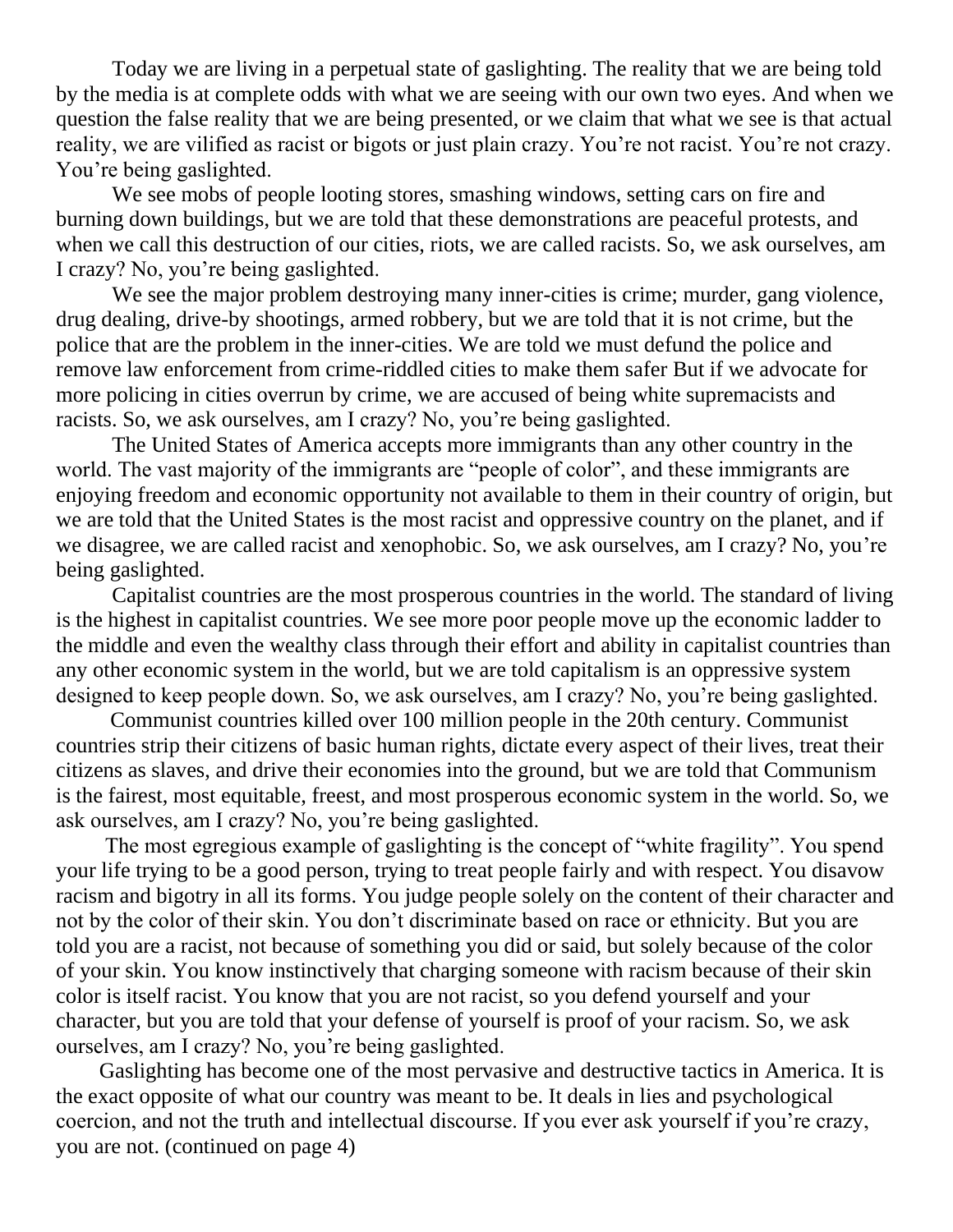Crazy people aren't sane enough to ask themselves if they're crazy. So, trust yourself, believe what's in your heart. Trust your eyes over what you are told. Never listen to the people who tell you that you are crazy, because you are not, you're being gaslighted.

 Sadly, we are living with the reality that "Truth is nowhere to be found…truth has perished; it has vanished from their lips." Isaiah 59:15 & Jeremiah 7:28

Sophocles said: "What people believe prevails over the truth."

 G. K. Chesterton once said, "When people stop believing in God, they don't believe in nothing—they believe in anything."

For the record, I did not write the above and I am not sure who the author is or he or she would be credited.

I included this in our newsletter because as your pastor, as someone who loves you, I am convinced that you need to know the truth, the whole truth and nothing but the truth, so help us God. I want you to understand what is being done to us on a daily basis from many directions. I do not care about your political party affiliation, this is not about politics, it is about truth and life and the ability to live our faith freely. I encourage you to think through what you are being told and compare it with the Word of God. Don't listen with a deaf ear, or see with a blind eye. Question what you are being told through the newpapers and magazines and commercials. Question what you are being told by politicians and pastors too. Question the motives and ask who benefits from what is being promoted. Question if there is a hidden agenda. Do your own research, and use some of your own critical thinking skills to get to the truth. Listen to God speaking through His Word and His Spirit.

 Jesus reminds us, "If you hold to my teaching (The Bible), you are really my disciples. Then you will know the truth and the truth will set you free." John 8:32

My greatest hope and prayer for each of you is to live in a country where you are free to enjoy and express your faith in Almighty God!

Remember, I love you and I can't wait to see you Sunday!

"Do not conform any longer to the pattern of this world, but be transformed by the renewing of your mind." Romans 12:2



"Because we care!"